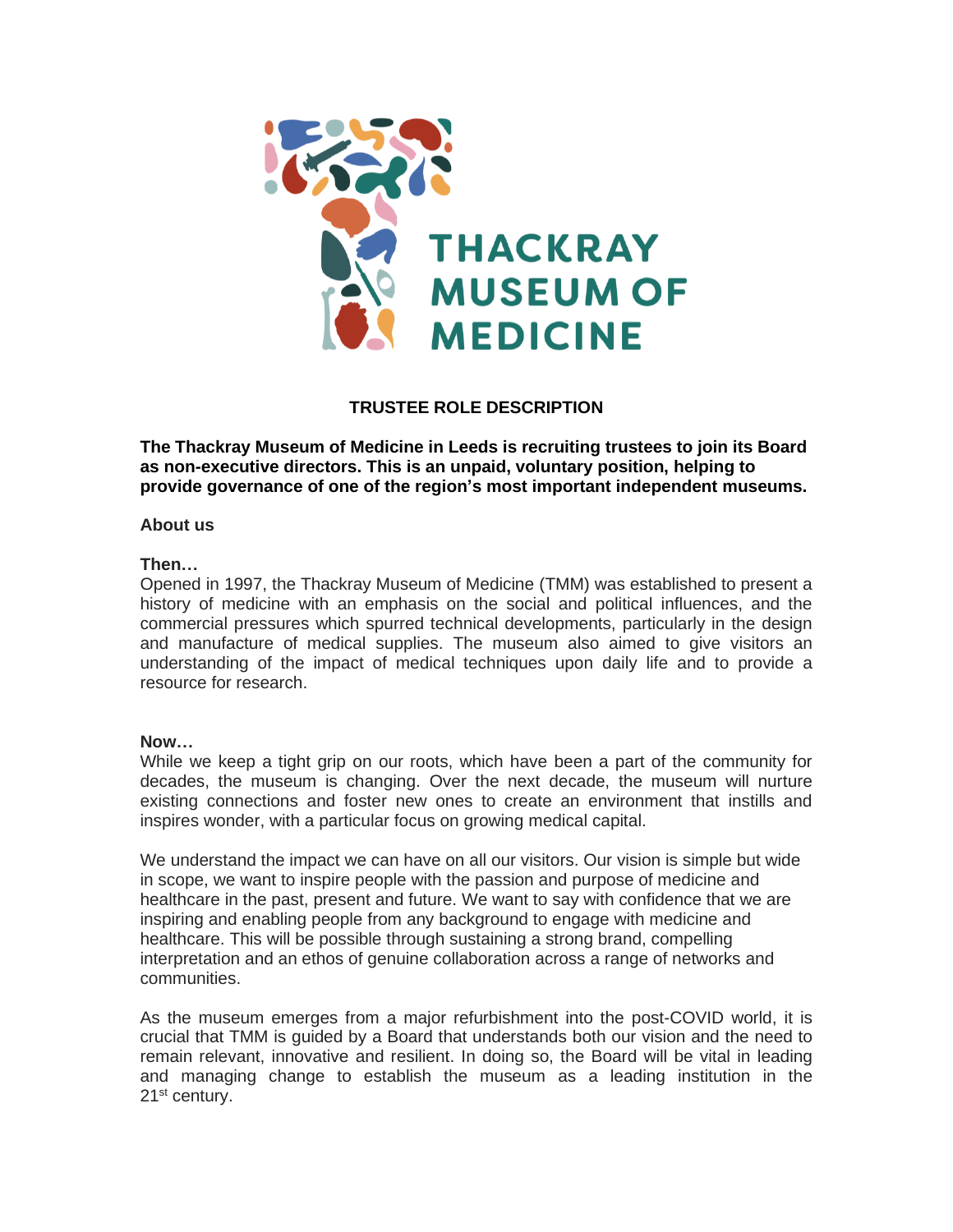

# **Role description – Trustee**

## **Role**

To act as a guardian of purpose, ensuring the museum makes strategic decisions that are in the best interest of the community, the museum's vision, and brand positioning.

## **What you'll be doing…**



- **•** ensuring that the museum is constantly working towards the objectives outlined in the governing document
- actively engaging with Board meetings, consulting with the rest of the Board to facilitate constructive debate
- contributing actively to the Board, giving firm strategic direction on all areas of corporate governance and compliance
- advising the Director on decisions relating to the constant development of the museum's offer
- safeguarding the museum's brand identity and values, both internally and externally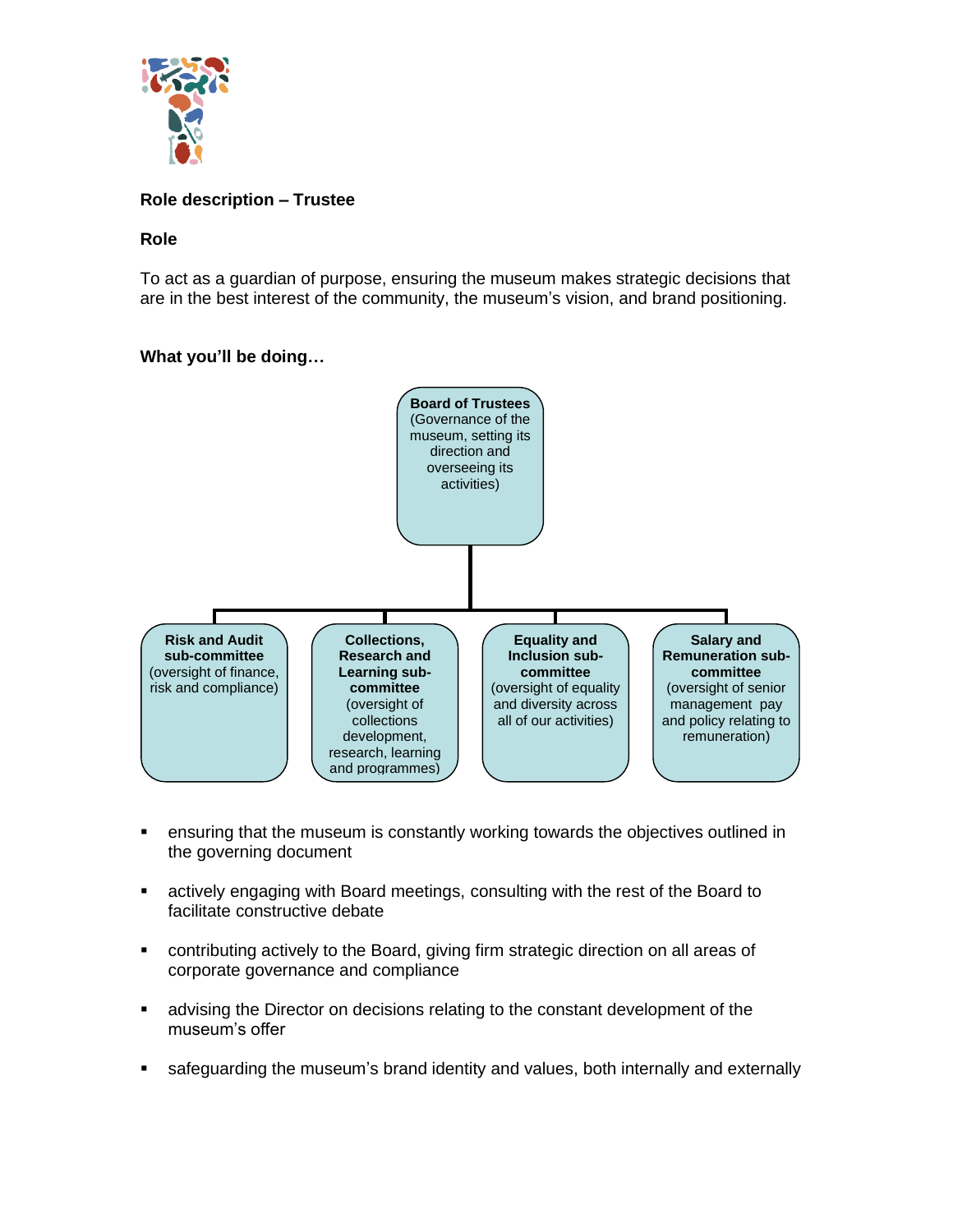

- govern the museum effectively by scrutinising charity law, company law and any other relevant legislation or regulations
- scrutinising all administrative aspects of the organisation
- using your specific skills, knowledge or experience to help the board of trustees reach sound decisions

## **You will do this by…**

- having a willingness to actively contribute to sub-committees
- helping to ensure decisions are guided by ethical considerations
- being committed to the museum and its purpose
- **EXEDEES** bringing about new and innovative ideas, strategic or otherwise
- being ready to take accountability for decisions made
- **EXED** having an awareness of developments in a sector or sectors relevant to the museum
- **EXED** allowing the necessary time to be an effective trustee (i.e. typically attending quarterly Board meetings, participating in sub-committees and Task and Finish groups and attending major events – between 6 – 12 days' commitment per year)
- holding no significant potential conflicts of interests

## **Ideally, you'll…**

- understand Thackray's vision and ambition for constant development
- have fairness, independence of mind, integrity, and good judgement
- **•** believe in the museum's potential to place itself alongside other leading institutions and museums
- have experience of governance (although training will be available)
- have a particular investment in promoting Thackray's commitment to science capital
- be able to articulate ideas persuasively
- have a passion for inspiring future generations
- be able to help represent our diverse public and stakeholders through lived experience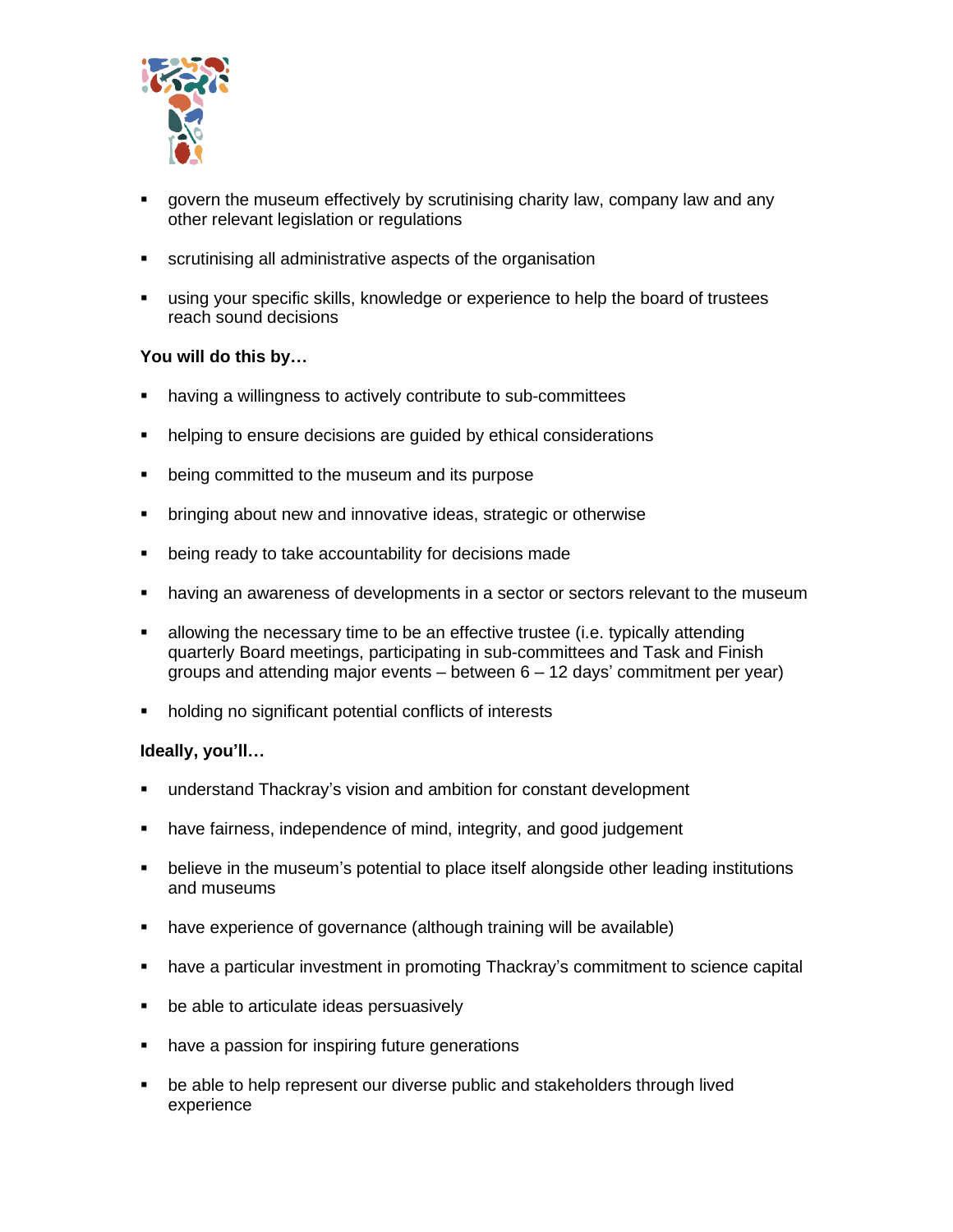

*Below are key areas in which we are looking for our Trustees with insight. We are looking for candidates who have a particular strength in at least one of these areas. Areas of particular priority for the current round of recruitment are highlighted in bold text*

Advocacy and lobbying **Collections, archives and libraries** Commercial development and marketing Conflict resolution **Deep understanding of our local communities – particularly in East Leeds Digital and media** Education, skills and training Equality, inclusion and diversity **Ethics Finance (particularly 3rd sector)** Fundraising

Health sector (including medical supplies, MedTech and health innovation) **Informed perspective on D/deaf and disability issues** Charity law and compliance Mentoring **Museums and culture sector Networking** Economic regeneration, planning and civic development Project and risk management Research Environmental sustainability Trusteeship and governance

We pride ourselves in cultivating a Board of Trustees that reflects a diverse mixture of backgrounds, perspectives and lived experience and Equality and Inclusion are core values of our work. We actively encourage applications from all and to help us to continue to strive for an inclusive Board we would be particularly interested in hearing from candidates who are:

- Young people
- People with lived experience of D/deaf or disability issues
- People from BAME communities, especially those represented within East Leeds